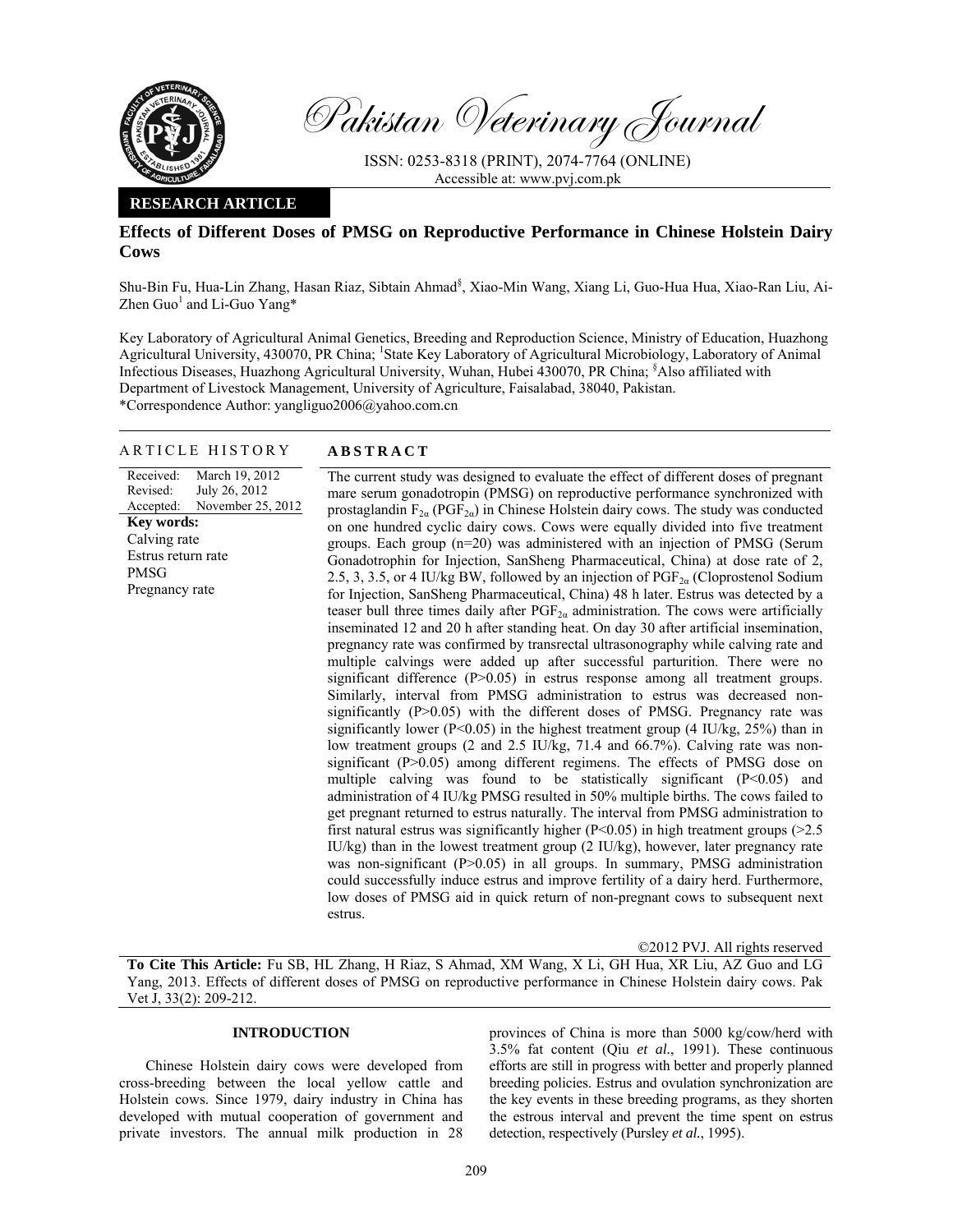Pregnant Mare Serum Gonadotrophin (PMSG) is widely used for estrus synchronization programs in small and large ruminants industry due to its cost-effectiveness treatment (Bartolome *et al.*, 2012; Carvalho *et al.*, 2012). PMSG exhibits mainly FSH like activity but also have some LH like activity and its parenteral administration stimulates follicular growth and ovulation in cattle (Dieleman and Bevers, 1987). PMSG is administered; either to grow pool of small follicles or ovulation of large follicles on the ovaries. This was followed by administration of  $PGF_{2\alpha}$  for the regression of corpus luteum. In cattle, PMSG administration on day 14 postpartum increases the follicular growth and plasma estradiol concentration without affecting the subsequent reproductive performance (Sheldon and Dobson, 2000). In one study, PMSG is used to induce more ovulation rate (Sommer *et al.*, 2007) thus, it increases the chance of multiple ovulation or multiple births (Mehaisen *et al.*, 2005; Talebkhan Garoussi *et al.*, 2012). Therefore, the treatment with PMSG is considered to enhance ovarian follicular growth and fertility at the end of estrus synchronization program in dairy cows (Souza *et al.*, 2009; Rostami *et al.*, 2011).

However, its overall effect on reproductive performance is still debatable. Higher dose of PMSG may lead to excessive follicular development resulting in the failure of ovulation. These un-ovulated follicles secrete abnormally high levels of estradiol, which may have adverse effects on embryo development (Ziecik *et al.*, 2005). It has also been reported that superovulation with PMSG increases the incidence of embryonic mortality and abortion (Kiewisz *et al*., 2011).

As the different doses of PMSG may vary in response in terms of estrus behavior, fertility and animal productivity in farm animals (Barrett *et al.*, 2004). Therefore, the present study was conducted to evaluate effects of different doses of PMSG on reproductive performance synchronized with  $PGF_{2\alpha}$  in Chinese Holstein dairy cows.

#### **MATERIALS AND METHODS**

PMSG commercially available as Serum Gonadotrophin for Injection (1000 IU) and  $PGF_{2\alpha}$ commercially sold as Cloprostenol Sodium Injection (0.2 mg) were purchased from Ningbo Sansheng Pharmaceuticals, China.

This study was conducted on a dairy farm in Hubei province, China. One hundred healthy (Body condition score, 3-3.5), weighing 450-550 kg and cyclic Chinese Holstein dairy cows were selected for this experiment. The cyclicity of animals was based on dairy farm history records. Before the experiment, all the cows were clinically examined to be free from any uterine infection, peri-parturient diseases, calving difficulties, and other reproductive problems. During the experiment, feeding regimes were maintained according to the recommendations of NRC (2001).

All cows were randomly divided into five groups, each consisting of 20 cows. Synchronization treatment was initiated on day 8-10 of the estrous cycle (day 0=estrus) with a single intramuscular (i.m) injection of PMSG at different dose rates among different regimens groups  $(2, 2.5, 3, 3.5, 4$  IU/kg). This was followed by administration of  $PGF_{2\alpha}$  48 h later in all groups. Cows were observed for estrus by a teaser bull thrice a day until reached to heat. The standing heat was confirmed and the cows exhibiting estrus were artificially inseminated twice by the semen of a bull with proven fertility 12 and 20 h after standing estrus. On day 30, all inseminated animals were scanned for pregnancy diagnosis by transrectal ultrasonography (B-mode with 5.0 MHz probe). Calving rate and multiple calvings were recorded after successful parturition of these animals.

All data were presented as means±SEM and were analyzed by one-way ANOVA program of SPSS (version 13.0, SPSS Inc., Chicago, IL). A probability of P< 0.05 was considered statistically significant.

## **RESULTS**

**Estrus response to PMSG administration:** Regarding estrus response against PMSG administration, no significant effect (P>0.05) was observed among different doses of PMSG. Although, the estrus response was more than 70% in all treatment groups (Table 1). PMSG administration imparted a non-significant (P>0.05) effect on the interval from PMSG administration to estrus. However, the interval was reduced with increase in PMSG administration and the lowest interval recorded was 74 h  $(3.5 \text{ IU/kg})$  which was significant  $(P<0.05)$  to low treatment groups (2 and 2.5 IU/kg) (Table 1).

**Pregnancy rate and multiple calving:** In this experiment, Pregnancy rate was decreased among different regimens with increase in the dosage of PMSG (Table 1). Pregnancy rate was found lowest in the highest treatment group (4 IU/kg) which is significantly lower (P<0.05) than in low treatment groups (2 and 2.5 IU/kg).

The effects of PMSG administration on calving rate, multiple calving are summarized in Table 1. PMSG did not affect (P>0.05) calving rate. Lower doses of PMSG (2 and 2.5 IU/kg) failed to induce multiple calving in these cows; while in other treatment groups, multiple calvings were increased with increase in the dosage of PMSG. In the highest treatment group (4 IU/kg) 50% animals exhibited (n=2) multiple calvings.

**Table 1:** Effects of dose of PMSG on reproductive efficiency of Chinese Holstein dairy cows

| PMSG (IU/kg) |    | Interval to estrus (h)        | Estrous rate (%) | Pregnancy rate (%)          | Calving rate (%) | Multiple calving rates (%) |  |  |
|--------------|----|-------------------------------|------------------|-----------------------------|------------------|----------------------------|--|--|
|              | 20 | $98.3 \pm 7.6^a$              | 14/20 (70.0)     | $10/14 (71.4)^a$            | 9/10(90.0)       | $0/9$ $(0.0)^a$            |  |  |
| 2.5          | 20 | $97.3 \pm 5.1^{ab}$           | 18/20 (90.0)     | $12/18$ (66.7) <sup>a</sup> | 10/12(83.3)      | $0/10 (0.0)^{a}$           |  |  |
|              | 20 | $88.0 \pm 5.4$ <sup>abc</sup> | 18/20 (90.0)     | $8/18(44.4)^{ab}$           | $7/8$ (87.5)     | $1/7$ (14.3) <sup>ab</sup> |  |  |
| 3.5          | 20 | 74.3±6.9°                     | 16/20 (80.0)     | $6/16$ $(37.5)^{ab}$        | 5/6(83.3)        | $2/5$ (40.0) <sup>b</sup>  |  |  |
|              | 20 | $78.4 \pm 8.4$ <sup>abc</sup> | 16/20 (80.0)     | $4/16$ (25.0) <sup>b</sup>  | $4/4$ (100.0)    | $2/4$ (50.0) <sup>b</sup>  |  |  |

Values within the same column with different superscripts differ (P<0.05).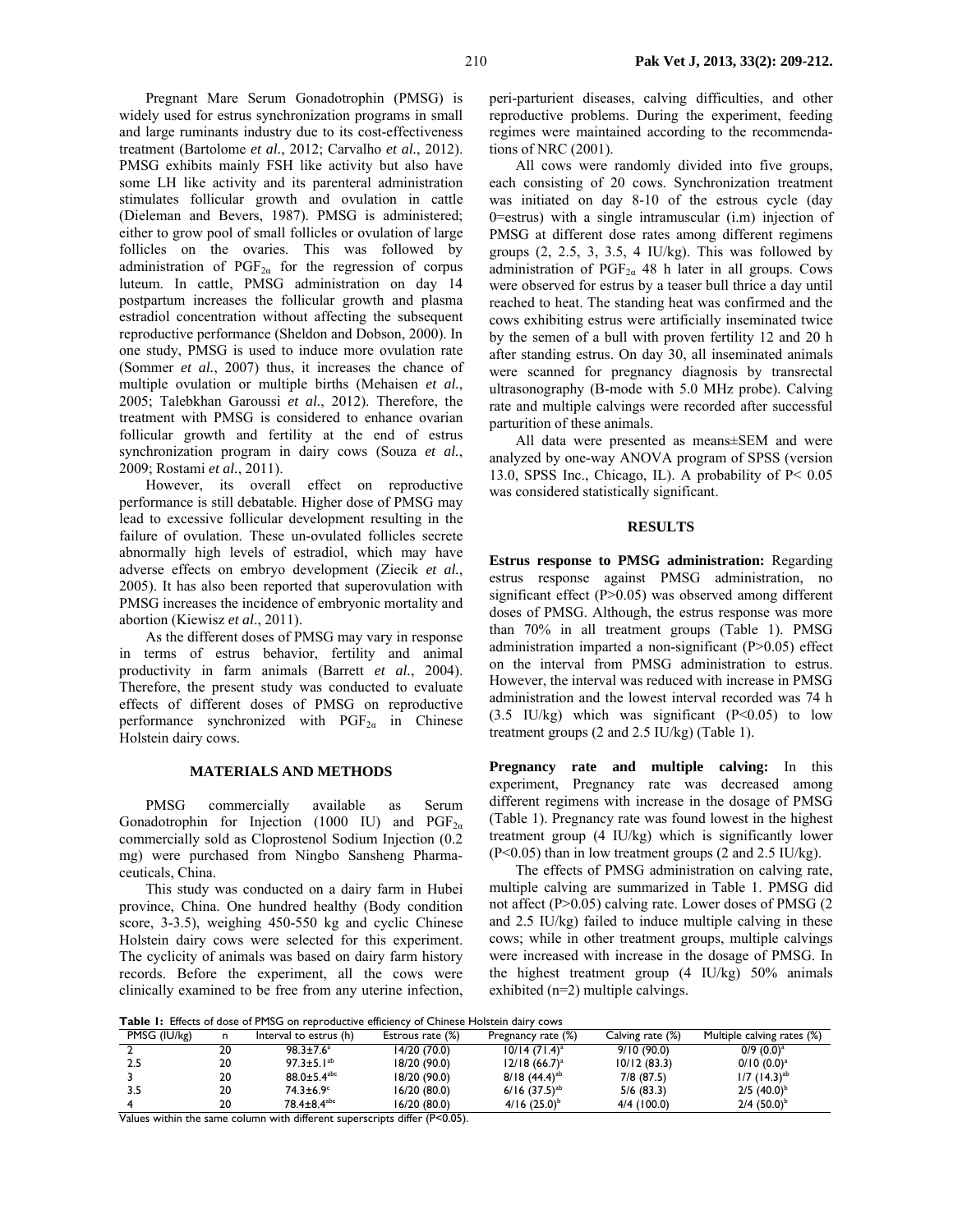**Return to estrus and subsequent pregnancy rate:** All the non-pregnant animals in these groups returned to estrus normally and were artificially inseminated. There was a significant linear relationship  $(P<0.05)$  between PMSG dose and interval (days) from PMSG administration to first natural estrus. The interval was found shortest (28.6 days) in the lowest treatment group (2 IU/kg), while it was highest (90.2 days) in 4 IU/kg treatment group. However, the pregnancy rates after first natural estruses were similar (P>0.05) between all groups and were ranged from 75 to 83.3% (Table 2).

**Table 2:** Effects of dose of PMSG on interval (days) to first natural estrus and later pregnancy percentage

| <b>PMSG</b>    |    | Interval to the              | Pregnancy                                                            |
|----------------|----|------------------------------|----------------------------------------------------------------------|
| (IU/kg)        | n  | second estrus (d)            | rate $(\%)$                                                          |
| $\overline{2}$ |    | $28.6 \pm 4.1^a$             | 3/4(75.0)                                                            |
| 2.5            | 6  | $48.3 \pm 10.4^{ab}$         | 5/6(83.3)                                                            |
| 3              | 10 | $54.4 \pm 7.3^b$             | 8/10(80.0)                                                           |
| 3.5            | 10 | $65.2 \pm 8.7$ <sup>bc</sup> | 8/10(80.0)                                                           |
|                | 12 | $90.2 \pm 10.6$ °            | 10/12(83.3)                                                          |
|                |    |                              | Values within the same column with different superscripts differ (De |

s within the same column with different superscripts differ (P< 0.05).

#### **DISCUSSION**

The present study described the effect of different doses of PMSG on different reproductive events in Chinese Holstein cows. Previous reports are inconsistent regarding the effect of various doses of PMSG on estrus response. Some researchers reported that PMSG do not have a significant effect on estrus response at different doses (Sá Filho *et al.*, 2010; Zonturlu *et al.*, 2011), whereas, the others described its negative effects on estrus induction (Zeitoun *et al.*, 1991). In the present study, we found a non-significant effect on estrus response among all treatment groups which varied from 70-90%. Moreover, these results suggested the optimum dose (2.5 and 3 IU/kg) of PMSG for successful estrus induction followed by an injection of  $PGF_{2\alpha}$  48 h later in Chinese Holstein cows. Previously, it was reported that PMSG may be included in synchronization protocols to reduce estrus interval and to prompt the estrus in a shorter period of time (Gutiérrez *et al.*, 2009; Kumar *et al.*, 2010). In our study, the interval from PMSG administration to estrus was non-significant. In one previous study (Gonzalez *et al.*, 1994) also failed to find any significance among different regimens of PMSG.

Pregnancy rate was decreased with the increase in dosage of PMSG. The average pregnancy rate in first two treatment groups (2 and 2.5 IU/kg, 69%) was significantly higher than the highest group (4 IU/kg, 25%). Similar results were obtained when high dose of PMSG was used in beef cows (Wang *et al.*, 1988). Lower pregnancy rates in high dose groups may be associated with excessive follicular development, decrease in the percentage of fertilized ova and embryo quality in different species (Paulson *et al.*, 1997; Cornejo-Cortes *et al.*, 2006). Moreover, large doses of PMSG may cause disorders during final follicular and oocyte maturation which is known to proceed according to a chronologically fixed hormonal sequence in normally cyclic cows (Gonzalez *et al.*, 1994) and gilts (Blitek *et al.*, 2010).

The calving rate was similar in five PMSG treatment groups, but multiple births varied among all treatment

groups. There was an increase in the percentage of multiple births as the dose of PMSG increased. These results were consistent to previous reports where results also suggest that multiple calvings occur more frequently at high dosage level in dairy cattle (Andreu-Vázquez *et al.*, 2012) ) and ewes (Quintero-Elisea *et al.*, 2011). In the current study, it was also stated that injected PMSG doses cause different effects on the interval from PMSG administration to first natural estrus. These results clearly showed that there is a negative effect of large doses of PMSG on subsequent next estrus. There are few studies regarding PMSG administration on return to first estrus, however, there is no study on pregnancy rate after returning to estrus thus, future studies can be designed to explain this phenomena.

**Conclusion:** Synchronization programs with PMSG and  $PGF_{2\alpha}$  can significantly improve the reproductive efficiency of Chinese Holstein cows. Lower doses of PMSG were suggested to increase the percentage of pregnancy rate in cows with little side effects. In addition to this, larger dose of PMSG can increase the multiple calving rates although; this delays the subsequent next estrus in cows.

**Acknowledgment:** This work was supported by Special Fund for Agro scientific Research in the Public Interest (201003060); the earmarked fund for Modern Agroindustry Technology Research System (CARS-37-04B) and National Key Technologies R&D Program (2011BAD19B00).

#### **REFERENCES**

- Andreu-Vázquez C, I Garcia-Ispierto and F López-Gatius, 2012. Photoperiod length and the estrus synchronization protocol used before AI affect the twin pregnancy rate in dairy cattle. Theriogenology, 78: 1209-1216.
- Barrett D, P Bartlewski, M Batista-Arteaga,A Symington and N Rawlings, 2004. Ultrasound and endocrine evaluation of the ovarian response to a single dose of 500 IU of eCG following a 12-day treatment with progestogen-releasing intravaginal sponges in the breeding and nonbreeding seasons in ewes. Theriogenology, 61: 311-327.
- Bartolome JA, SP Wallace, RL Sota and WW Thatcher, 2012. The effect of administering equine chorionic gonadotropin (eCG) and human chorionic gonadotropin (hCG) post artificial insemination on fertility of lactating dairy cows. Theriogenology, 78: 1110-1116.
- Blitek A, A Waclawik, MM Kaczmarek, J Kiewisz and AJ Ziecik, 2010. Effect of estrus induction on prostaglandin content and prostaglandin synthesis enzyme expression in the uterusof early pregnant pigs. Theriogenology, 73: 1244-1256.
- Carvalho NA, JG Soares, RM Porto Filho, LU Gimenes, DC Souza, M Nichi, JS Sales and PS Baruselli, 2012. Equine chorionic gonadotropin improves the efficacy of a timed artificial insemination protocol in buffalo during the nonbreeding season. Theriogenology. doi: 10.1016/j.theriogenology.2012.10.013.
- Cornejo-Cortes M, C Sanchez-Torres, J Vazquez-Chagoyan, H Suárez-Gómez, G Garrido-Farina and M Meraz-Rios, 2006. Rat embryo quality and production efficiency are dependent on gonadotrophin dose in superovulatory treatments. Lab Anim, 40: 87-95.
- Dieleman SJ and MM Bevers, 1987. Effects of monoclonal antibody against PMSG administered shortly after the preovulatory LH surge on time and number of ovulations in PMSG/PG-treated cows. J Reprod Fertil, 81: 533-542.
- Gonzalez A, H Wang, TD Carruthers, BD Murphy and RJ Mapletoft, 1994. Superovulation in the cow with pregnant mare serum gonadotrophin: effects of dose and antipregnant mare serum gonadotrophin serum. Can Vet J, 35: 158-162.
- Gutiérrez JC, R Palomares, R González, G Portillo, M Montero-Urdaneta, J Rubio-Guillén, HJ Hernández-Fonseca and E Soto-